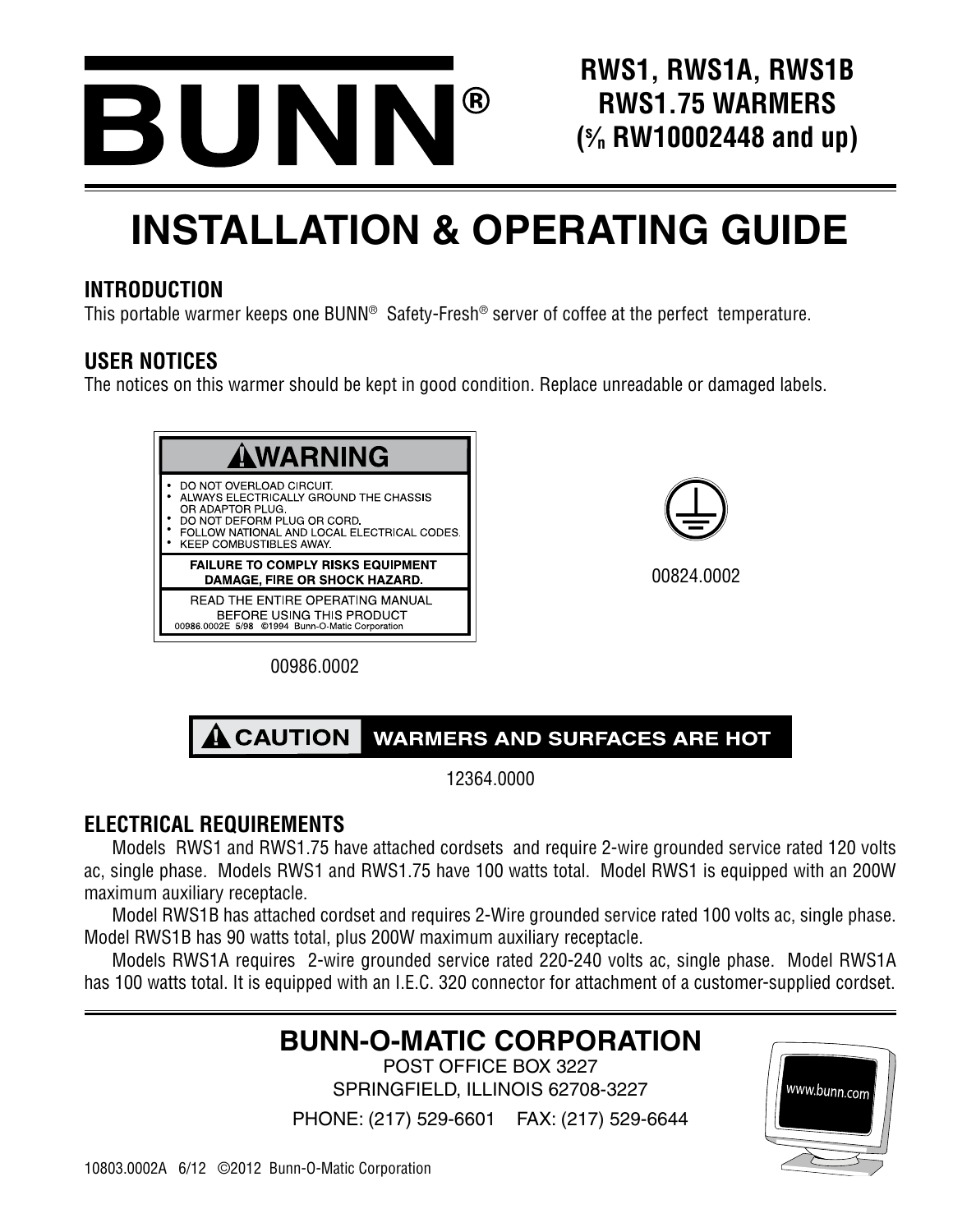# **CLEANING**

The use of a damp cloth rinsed in any mild, nonabrasive, liquid detergent is recommended for cleaning all surfaces on Bunn-O-Matic equipment.

#### **REPLACEMENT PARTS**

| 01908.0000  IEC Power Connector (RWS1A)            | $02753.0000$ |
|----------------------------------------------------|--------------|
| 20630.0002  Cordset Assy (RWS1 & RWS1B)            | $02754.0000$ |
| 40701.0001  Cordset Assy (RWS1.75)                 |              |
| 00986.0002  Decal, Electrical Warning              | 27727.0000   |
| 24708.0000  Decal, Front-Black Decor (RWS1, RWS1B) |              |
| 24708.0001  Decal, Front-Black Decor (RWS1A) After | 03656.0000   |
| S/N RW10024943                                     | $03652.0000$ |
| 37239.0000  Decal, Front-Black Decor (RWS1.75)     | 02817.0000   |
| 02822.0000  Decal, 200 Watt Max. (RWS1 & RWS1B)    | 03668.0000   |
| 12364.0000  Decal, Warmer & Surfaces are Hot       | $01227.0000$ |
| 00824.0002  Decal, Ground (RWS1A)                  | $01225.0000$ |
| 12249.0002  Guide Rail                             | $01951.0000$ |
| 03359.0001  Leg, 4.0" Adjustable Black             | 05212.0000   |
| 00511.0000  Leg, 4.0" Adj. Satin Nickel            | 24436.0000   |
| 25137.0001  Foot, Black .75" OD (RWS1.75)          | 24437.0000   |
| 03993.0000  Pad, Anti Skid (Legs) (For 03359.0001) | 00707.0000   |
| 03996.0000  Pad, Anti-Skid (Legs) (For 00511.0000) | 20984.0000   |
| 03628.0000  Rear Receptacle (RWS1, RWS1B)          | $37140.0000$ |
| 24738.0000  Shield, Heat Deflector                 |              |

Switch, On/Off Lighted (RWS1, RWS1B) Switch, On/Off Lighted (RWS1A) Prior to S/N RW10024943 Switch, On/Off Lighted (RWS1A) After S/N RW10024943 Warmer Dish Warmer Dish Assembly (RWS1 & RWS1.75) Warmer Dish Assembly (RWS1A) Warmer Dish Assembly (RWS1B) 01227.0000 ..... Warmer Element ,100W @120V (RWS1 & RWS1.75) Warmer Element, 90W @ 100V (RWS1B) Warmer Element, 100W @ 220V (RWS1A) Warmer Retainer Plate Wiring Harness, 100V/120V (RWS1, RWS1B) Wiring Harness, (240V) (RWS1A) Bushing, Strain Relief (RWS1, RWS1B, RWS1.75) Bushing, .75"Dia. Plate, Server Stop (RWS1.75)

#### L1 BLU WARMER **SCHEMATIC WIRING DIAGRAM RWS1, RWS1B & RWS1.75 GREEN** WHI BLK WHI **100 or 120 VOLTS A C 2 WIRE + GND**  AUXILIARY OUTLET 200 WATT MAXIMUM  $\overline{F}$  Not used on RWS1.75 models GREEN BLK WHI

### **SCHEMATIC WIRING DIAGRAM RWS1A**